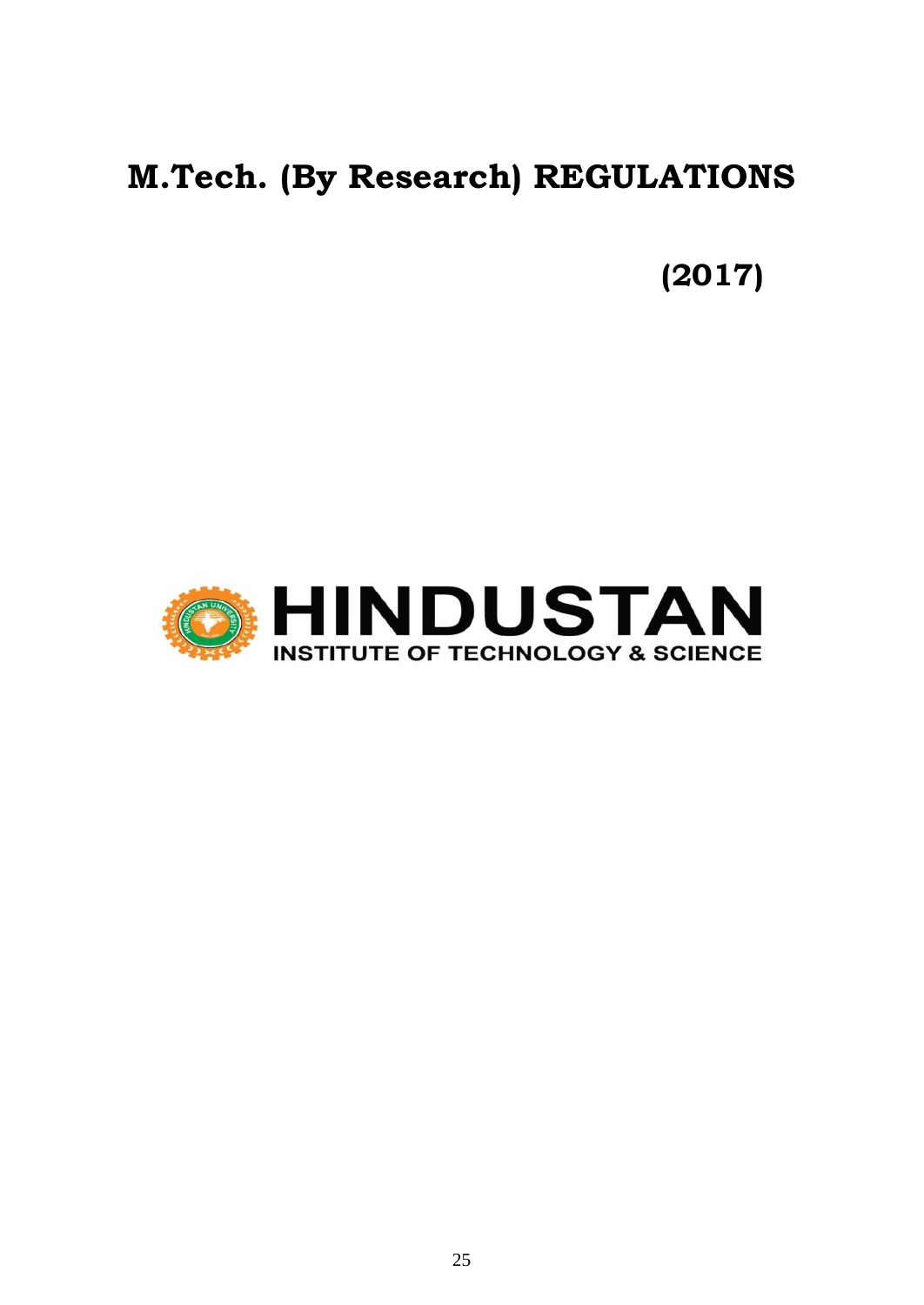# **HINDUSTAN INSTITUTE OF TECHNOLOGY AND SCIENCE**

# **M.Tech. (By Research) REGULATIONS**

# **1.0 Program Objective**

The objective of the **M.Tech. (By Research)** program is to train talented and suitably qualified candidates at B.E. / B.Tech. / B.Arch. or equivalent level in carrying out original research and developing problem-solving skills in areas of current industrial importance.

#### **2.0 Categories of Admission**

Candidates may be admitted to the **M. Tech. (By Research**) program under one of the following categories:

- a) Full-time scholars.
- b) Part-time (Internal) scholars who are staff members of the Hindustan Institute of Technology and Science (HITS) and who will be devoting part of their time only on the **M.Tech**. program. They may be assigned teaching and other academic responsibilities according to existing norms.
- c) Part-time (External) scholars sponsored by and employed in private and public sector organizations having R&D infrastructure and recognized by Department of Science and Technology, Government of India or HITS.

Part-time (External) scholars can carry out their research work in the organization where they are employed under the guidance of a co-supervisor also employed in the same organization and a supervisor in HITS.

# **3.0 Eligibility**

3.1 The candidate should have the minimum educational qualification mentioned below or any other equivalent qualification as approved by the Board of Management:

| S.No. | Program                                                      | Minimum Qualification                                       |  |  |
|-------|--------------------------------------------------------------|-------------------------------------------------------------|--|--|
|       | M.Tech. (By Research)<br>Degree in Engineering<br>Technology | B.E. / B.Tech. / M.Sc. in the relevant or<br>allied branch. |  |  |

- 3.2 The candidate should have passed the qualifying examination mentioned in (3.1) with first class.
- 3.2.1 In those cases in which class is not awarded in the qualifying examination but Only marks, the candidate should have obtained a minimum of 60 percent marks.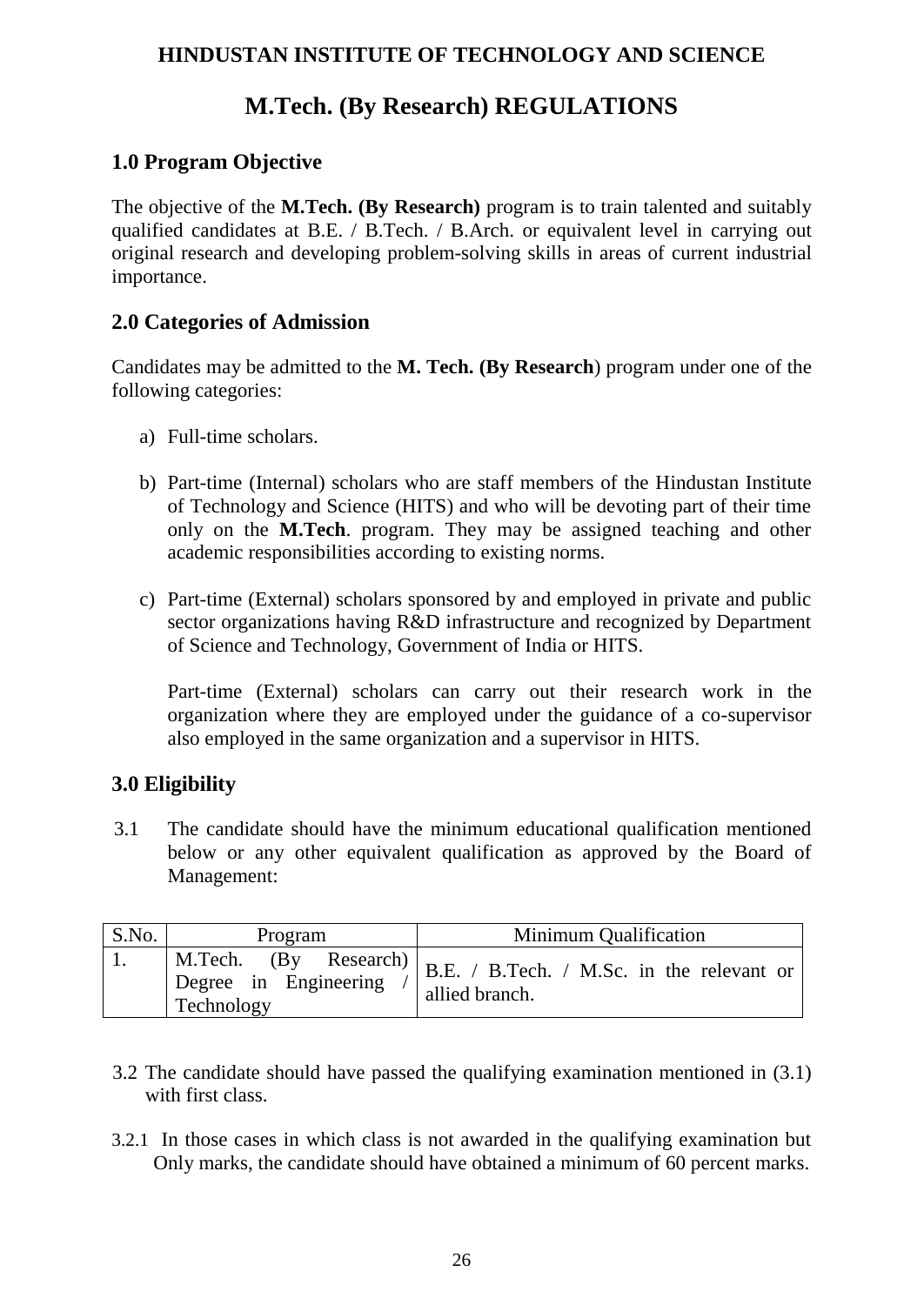- 3.2.2 In those cases in which class is not awarded in the qualifying examination but only grades, the candidate should have obtained a CGPA of 6.5 on a ten-point scale.
- 3.2.3 For candidates with teaching or industrial experience of more than six years, second class with a minimum of 55 percent marks is permissible.
- 3.2.4 For S.C. /S.T. candidates: Second class with a minimum of 55 percent marks is permissible.

#### **4.0 International Students**

Foreign nationals with valid passport and visa may be admitted under any one of the three categories of admission mentioned in 2.0. Such candidates with degrees from Indian Universities should have the same educational qualifications as mentioned in 3.0 for Indian students. Foreign nationals with foreign degrees shall possess the minimum educational requirements equivalent to the qualifications mentioned in 3.1 and 3.2 as recognized by HITS. After admission, they should apply, through HITS, for necessary clearance from the Government of India for study in India.

#### **5.0 Selection Procedure**

- 5.1 Eligible candidates possessing the minimum educational qualifications mentioned in 3.0 should apply in the prescribed application form (through proper channel wherever applicable) before the due date mentioned in the relevant notification issued by the University.
- 5.2 The applications by the candidates shall be processed by committees constituted by the Chairman, Board of Research.
- 5.3 Such committees will scrutinize the applications for eligibility norms. They will also conduct test/interview for the eligible candidates. Based on the performance in the test/interview, successful candidates shall be short listed by the committees.
- 5.4 For the short-listed candidates, the committees shall nominate research supervisors, taking into account the area of research of the candidate and the field of expertise of the supervisors. The recommendations of the committees will be forwarded to the Chairman, Board of Research for placing before the Vice-Chancellor.

#### **6.0 Admission**

6.1 After acceptance of the list by the Vice-Chancellor, the Registrar's Office will inform the candidate about his provisional selection for the **M.Tech. (By Research**) program and ask him to pay the prescribed fees. After the candidate pays the fees, the candidate is provisionally admitted and registered for the program effective from the last date prescribed for the payment of fees. His admission will be informed by the Registrar to the Chairman, Board of Research, concerned HOD, supervisor and the sponsoring institution, if any.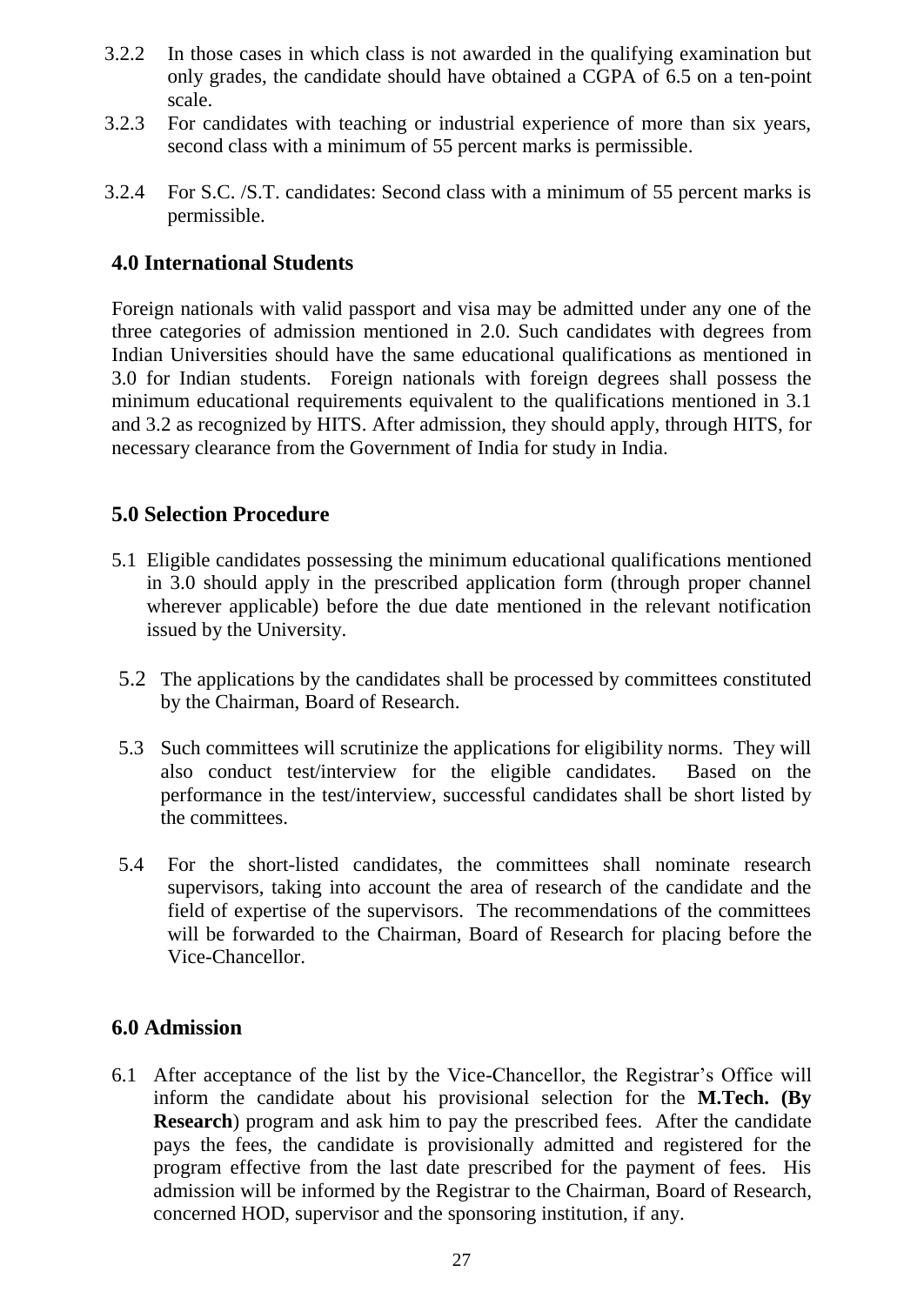# **7.0 Supervisor Recognition**

- 7.1. Any regular Professor of the HITS with at least five research publications in refereed journals and any regular Associate/Assistant Professor of the HITS with a Ph.D. degree and at least two research publications in refereed journals may be recognized as Research Supervisor.
- 7.2. When a faculty member, who has supervised a candidate, retires, he can continue as a Co-Supervisor. In such a case a faculty who is in service may be appointed as a Supervisor by the Vice Chancellor of HITS.
- 7.3. In case a faculty member supervising a candidate goes on a leave exceeding 6 months, another faculty member will be appointed as co-supervisor of the candidate.

#### 7.4. **Maximum number of candidates under supervision of a supervisor**:

A supervisor can act as supervisor to a maximum of six M.Tech (By Research) scholars at any time. However, he can act as co-supervisor for three more M.Tech. (By Research) scholars.

7.5. Change/Addition of supervisor:

The Monitoring Committee of a**M.Tech. (By Research)** scholar may recommend change of supervisor or appointment of a co- supervisor for valid reasons.

#### **8.0 Monitoring Committee**

- 8.1 There shall be a monitoring committee for each **M.Tech. (By Research)** scholar to monitor the progress of the scholar. The Head of the Department will inform the Chairman, Board of Research, for each scholar the area of research, the name(s) of the guide(s) and a panel of names, indicating the area of specialization, of faculty members for constitution of monitoring committee within two weeks of the registration of the candidate.
- 8.2 The following will be the composition of the monitoring committee :

| (1) Head of the Department                                                                                                                         |          | Chairman |
|----------------------------------------------------------------------------------------------------------------------------------------------------|----------|----------|
| (2) Supervisor                                                                                                                                     |          | Convener |
| $(3)$ Co-supervisor if any                                                                                                                         | $\cdots$ | Member   |
| (4) One faculty member nominated by<br>Chairman, Board of Research from within the Department<br>(from a panel of three names provided by the HOD) |          | Member   |
| (5) One faculty member nominated by<br>Chairman, Board of Research from allied Departments (from<br>a panel of three names provided by the HOD)    |          | Member   |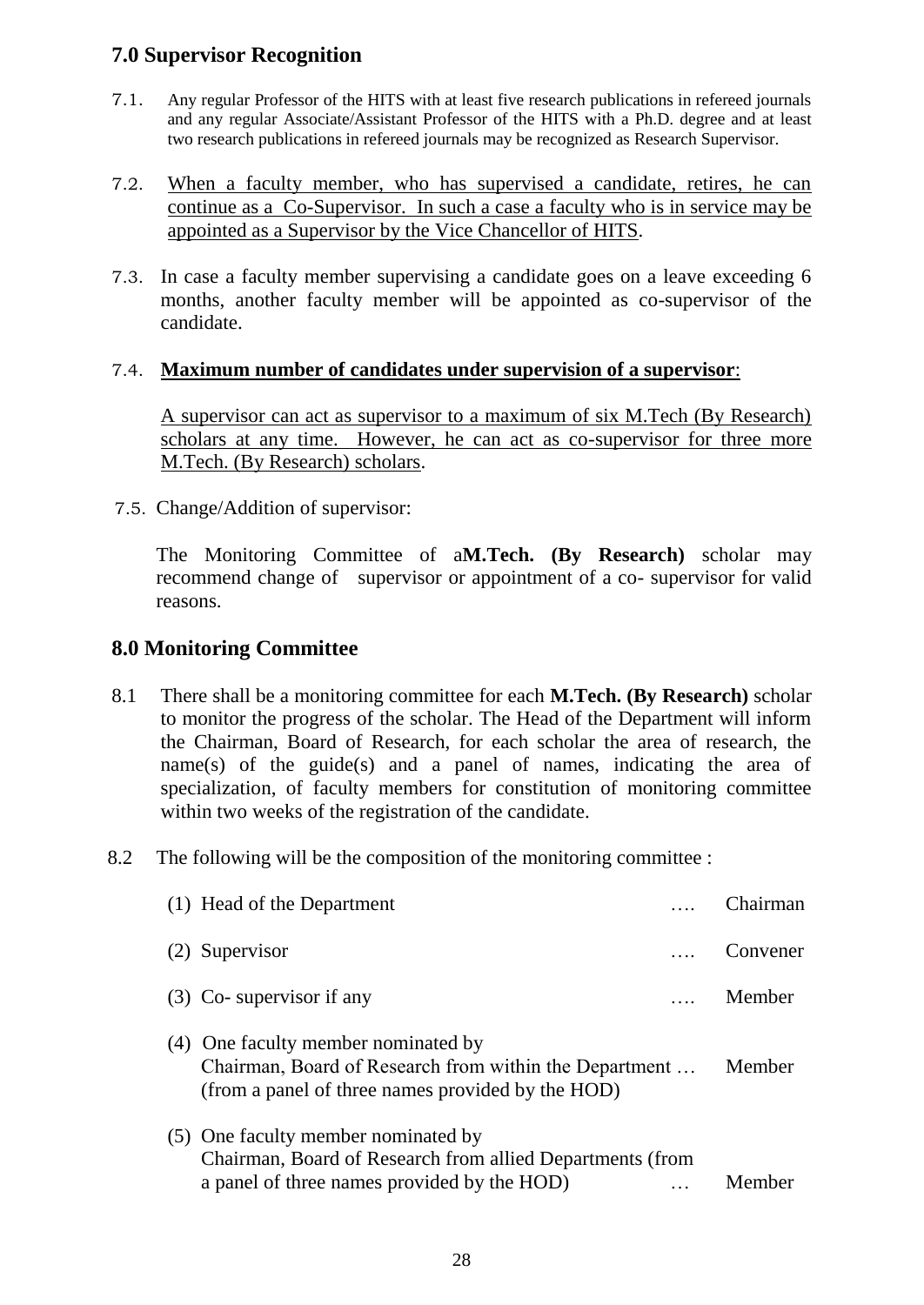In case any member goes on leave exceeding 6 months or resigns or retires from the University, Chairman, Board of Research will nominate another member.

# **9.0 Program Structure**

# 9.1 **Course Work**

- 9.1.1 The Monitoring Committee of the scholar shall meet within two weeks from the date of its constitution to prescribe course work for the scholar.
- 9.1.2 A minimum of six courses relevant to the area of research and offered under any approved P.G. Program of HITS shall be prescribed by the Monitoring Committee. At least one of the six courses will be a P.G. level Mathematics course.
- 9.1.3 The prescribed course work shall be completed by the scholar within one year from the date of registration in the case of full-time scholars and two years in the case of part-time scholars.
- 9.1.4 The **M.Tech. (By Research**) scholars shall obtain a minimum CGPA of 6.5 in the courses prescribed for him subject to a minimum Grade of "C" in individual subject.

#### 9.2 **Comprehensive Examination**

- 9.2.1 On the successful completion of the course work, the Comprehensive Examination Committee constituted by the Chairman, Board of Research will conduct for the scholar a comprehensive examination. This will be in the form of a written-cum-oral examination to test the knowledge of the scholar in the fundamentals of the broad area of specialization and the course work undergone by him.
- 9.2.2 The Comprehensive Examination Committee will consist of four members of the monitoring committee nominated by the Chairman, Board of Research. The Chairman of the Committee will be a senior faculty from the Department. The committee will include the candidate's supervisor as a member. The result of the examination will be conveyed by the Chairman of the comprehensive examination committee to the Chairman, Board of Research either as satisfactory or not satisfactory.
- 9.2.3 If the performance of the scholar in the comprehensive examination in the first attempt is not satisfactory, he will be given one more opportunity to appear for the comprehensive examination within six months of the first attempt. The registration of the candidate who fails in both the attempts will be cancelled.

# 9.3 **Progress Report**

9.3.1 Every six months commencing from the date of registration, the scholar shall submit progress report in the prescribed format to the Chairman, Board of Research through the supervisor and the Head of the Department.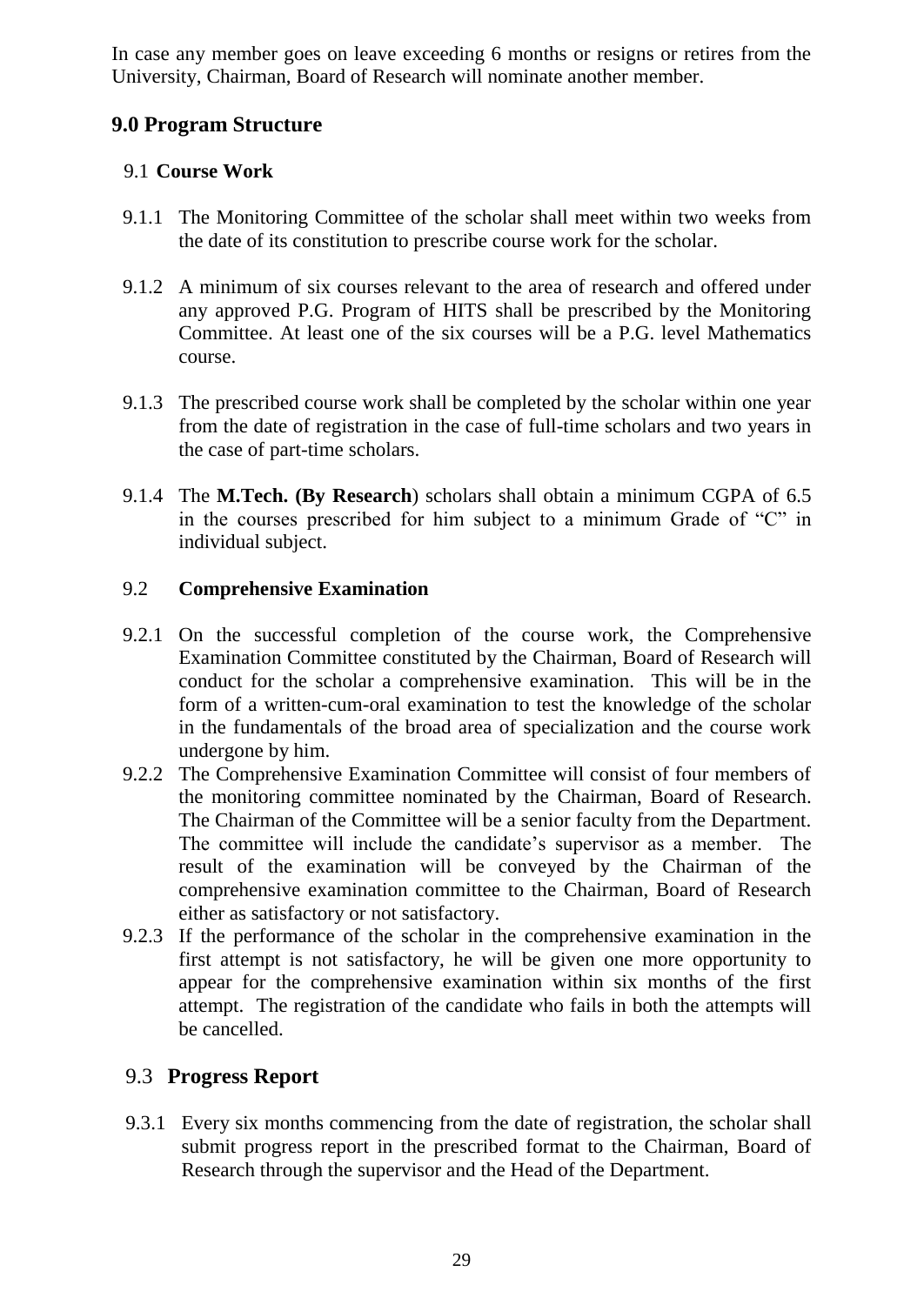9.3.2 The supervisor shall arrange to make a presentation by the scholar on his work every six months before the faculty of the department and once in a year before the monitoring committee.

# **10.0 Duration of Program**

10.1 The duration of the program and the time limit for submission of thesis are counted from the date of registration. The minimum and maximum durations shall be two years and four years respectively.

# **11.0 Extension of Maximum Duration**

- 11.1. In exceptional circumstances, on the recommendation of the monitoring committee and Board of Research, a maximum grace period of 2 years beyond the maximum stipulated in 10.1 may be granted by the Vice-Chancellor, six months at a time, to enable the research scholar to submit the thesis.
- 11.2. If the research scholar fails to submit the thesis within the extended period of two years, the registration of the candidate shall be cancelled.

# **12.0 Cancellation of Registration**

The registration is liable for cancellation with one-week prior notice to the M.Tech. (By Research) students for the following reasons:

- (a) the scholar has not paid the prescribed annual fees within the stipulated time.
- (b) two consecutive six monthly progress reports are not submitted or found to be not satisfactory by the monitoring committee.
- (c) the scholar submits an application for withdrawal from the program.
- (d) For reasons as given in 9.2.3

In all the above cases, the fees paid by the scholar shall not be refunded.

# **13.0 Synopsis of Thesis**

- 13.1On satisfactory completion of the course work, Comprehensive Examination and the Research work, the scholar shall submit ten copies of the synopsis of his research work in the required format through the supervisor and the Head of the Department to the Chairman, monitoring committee for consideration of the monitoring committee.
- 13.2 The synopsis shall be accepted only when the research scholar has at least one paper in the subject of research either published or accepted for publication in a refereed national/international journal or Conference.
- 13.3 If the monitoring committee approves the research work reported in the synopsis, it shall forward six copies of the approved synopsis to the Registrar along with a panel of six examiners all from within India. The Chairman, Board of Research will also be informed.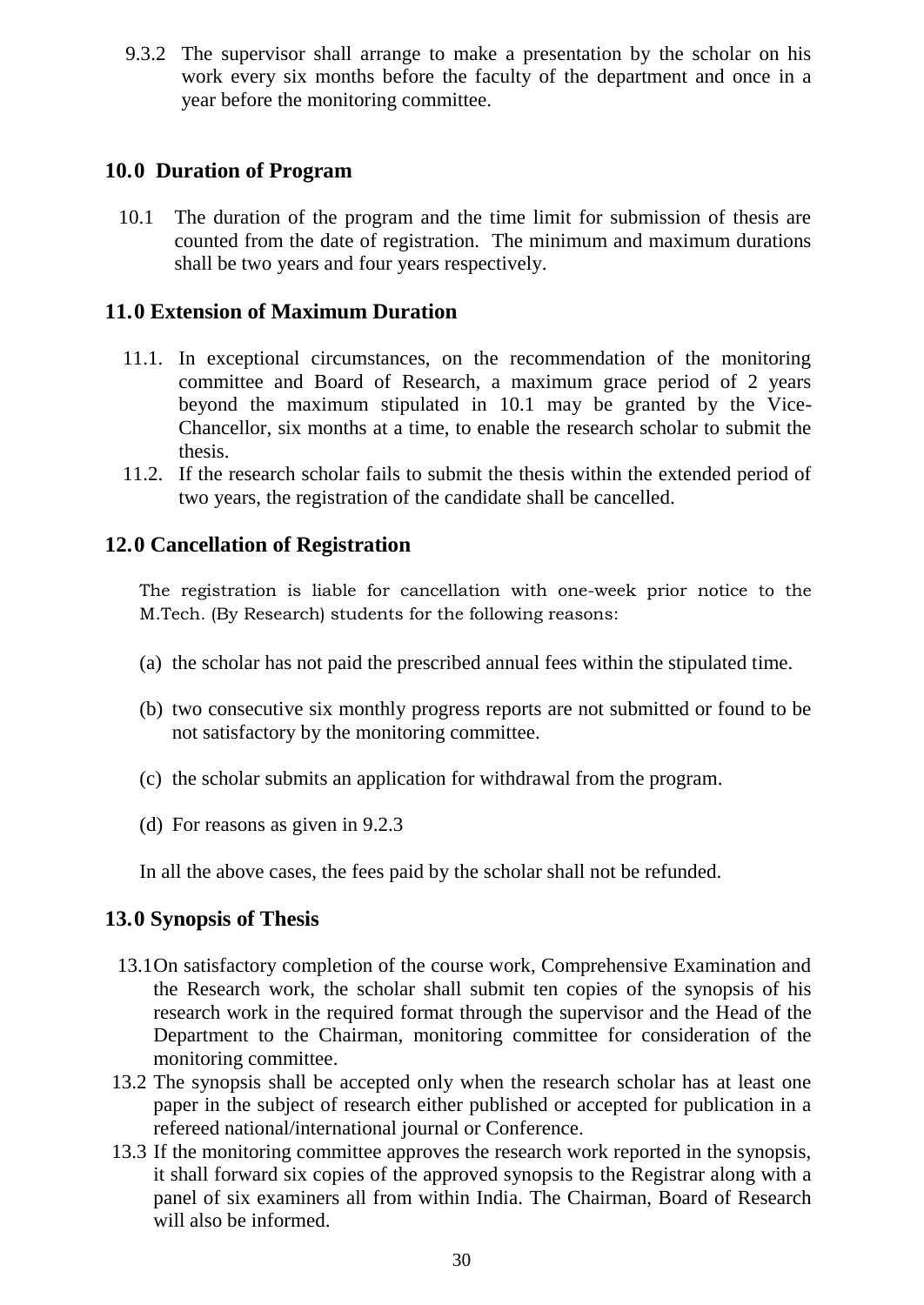#### **14.0 Submission of Thesis**

14.1 The research scholar shall, within three months of acceptance of the synopsis, submit five copies of the thesis prepared in accordance with the format and specification prescribed. Along with the thesis copies, three copies of the abstract of the thesis in about 400 words will also be submitted. Under no circumstances, the thesis submission can be delayed beyond 3 months after acceptance of synopsis. In extraordinary circumstances, an extension of three months may be permissible with the recommendation of the monitoring committee.

#### **15.0 Thesis Evaluation**

- 15.1. The thesis shall be referred to two examiners from within India nominated by the Vice-Chancellor from the panel of examiners recommended by the monitoring committee
- 15.2. Chairman, Board of Research is to take such steps as necessary to receive the reports from the examiners as quickly as possible.
- 15.3. The examiners will be requested to send in the prescribed form their reports within two months from the date of receipt of the thesis.
- 15.4. The examiner shall include in his report an overall assessment of the thesis and state his recommendation in one of the following categories:
	- (a) Recommended for the award of the degree of M.Tech. (By Research) : Highly Commended / Commended.
	- (b) Recommended for the award of the degree of M.Tech. (By Research) subject to revision being incorporated in the thesis as mentioned in the report which may be verified by the Viva-voce committee.
	- (c) Revision required as mentioned in the report and the revised thesis to be sent to him for final recommendation.
	- (d) Rejected
- 15.4.1.The examiner in his report of 200 to 300 words shall indicate the standard attained in case of category (a), the nature of revision required in case of categories (b) and (c) and the reasons for rejection in case of category (d).
- 15.4.2.If both the examiners recommend the award of the degree, the thesis shall be provisionally accepted.
- 15.4.3.If both the examiners recommend rejection, the thesis shall be rejected and the registration of the scholar will stand cancelled.
- 15.4.4.If one examiner recommends the award of the degree while the other recommends rejection, then the thesis shall be referred to a third examiner to be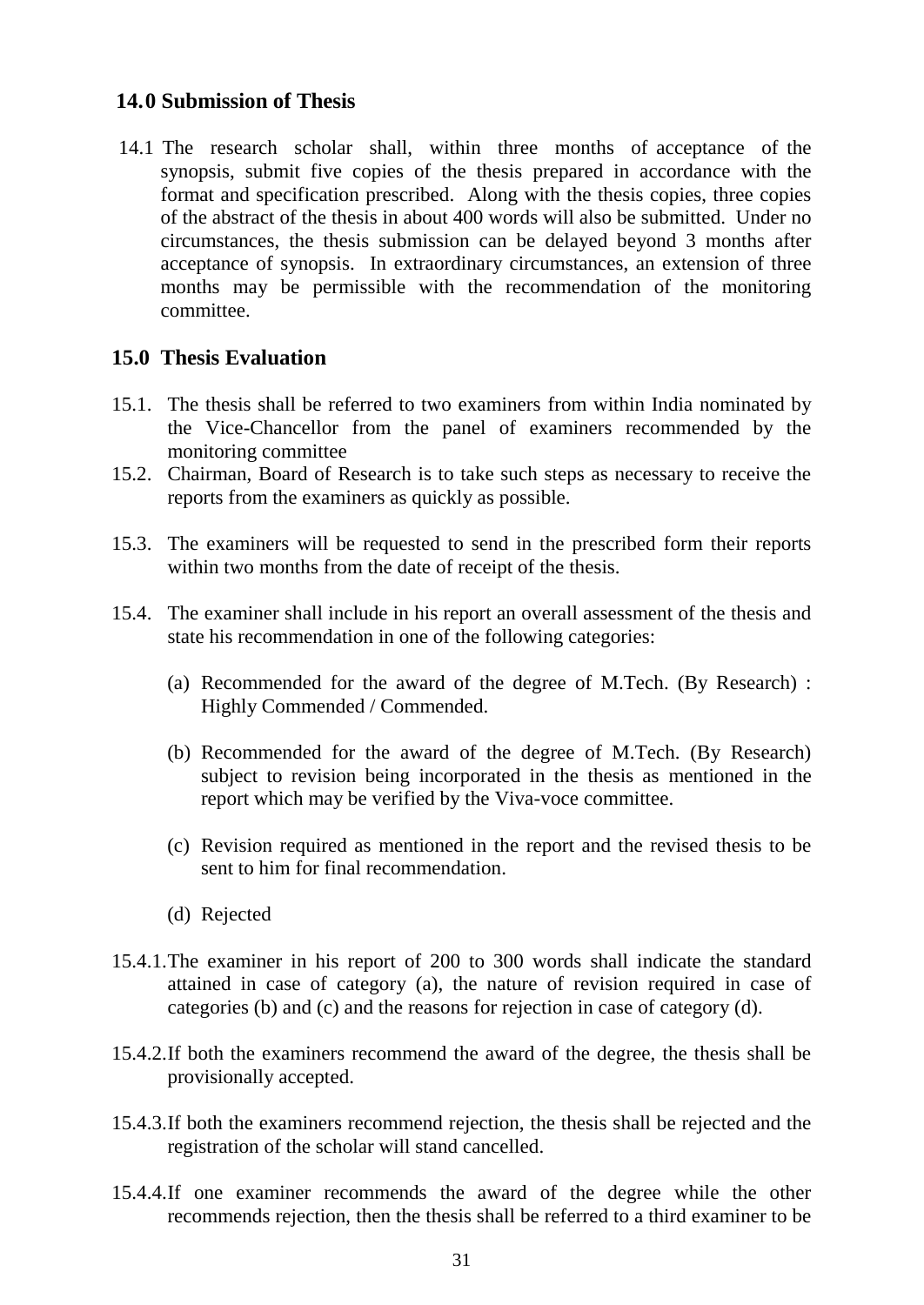nominated by the Vice-Chancellor. If two of the three examiners recommend the award, the thesis shall be provisionally accepted. If two of the examiners recommend rejection, the thesis shall be rejected and the registration of the scholar will stand cancelled.

- 15.4.5.If the recommendation from any examiner is of the category (c), then the scholar will be asked to revise the thesis as required and resubmit the thesis within 6 months. The revised thesis will be referred to the same examiner for his final recommendation.
- 15.4.6.Individual cases not covered by any of the above clauses shall be referred to the Vice-Chancellor for his final decision.

#### **16.0 Viva-Voce Examination**

- 16.1. The Monitoring Committee shall recommend a panel of three examiners within India and with expertise in the area of research for constituting the Viva-Voce Examination Board.
- 16.2. Vice-Chancellor shall constitute the Viva-Voce Examination Board as follows :

| (a) Supervisor of the Candidate            | Convener |
|--------------------------------------------|----------|
| (b) One Examiner of the thesis             | Member   |
| (c) An examiner from the panel in $(17.1)$ | Member   |

The monitoring committee members of the Research Scholar will be invitees to Viva-Voce.

- 16.3. The Viva-Voce Board will ensure that the candidate has carried out the revisions, if any, pointed out by the thesis examiners. They will examine the scholar on his / her thesis work, in particular, on the questions if any raised in the thesis evaluation reports. The Viva-Voce Board will evaluate the candidate's performance either Commended / Highly Commended or Not Commended status.
- 16.4. If the Viva-Voce Board declares the performance of the scholar not satisfactory, he / her may be asked to reappear for Viva-Voce examination at a later date (not later than 3 months from the date of the first Viva-Voce examination).
- 16.5. If the performance of the candidate on the second Viva-Voce examination also is not satisfactory, the Vice-chancellor, if he deems it necessary, shall refer the report of the Viva-Voce Examination Board, along with the thesis and the Thesis Examiner's Reports to a committee constituted for the purpose. The decision of the Vice-chancellor shall be final.
- 16.6. On satisfactory completion of Viva-Voce examination, the candidate shall submit a copy of the thesis in the following formats with a certificate by the supervisor that all the revisions, if any as suggested by the examiners have been carried out: